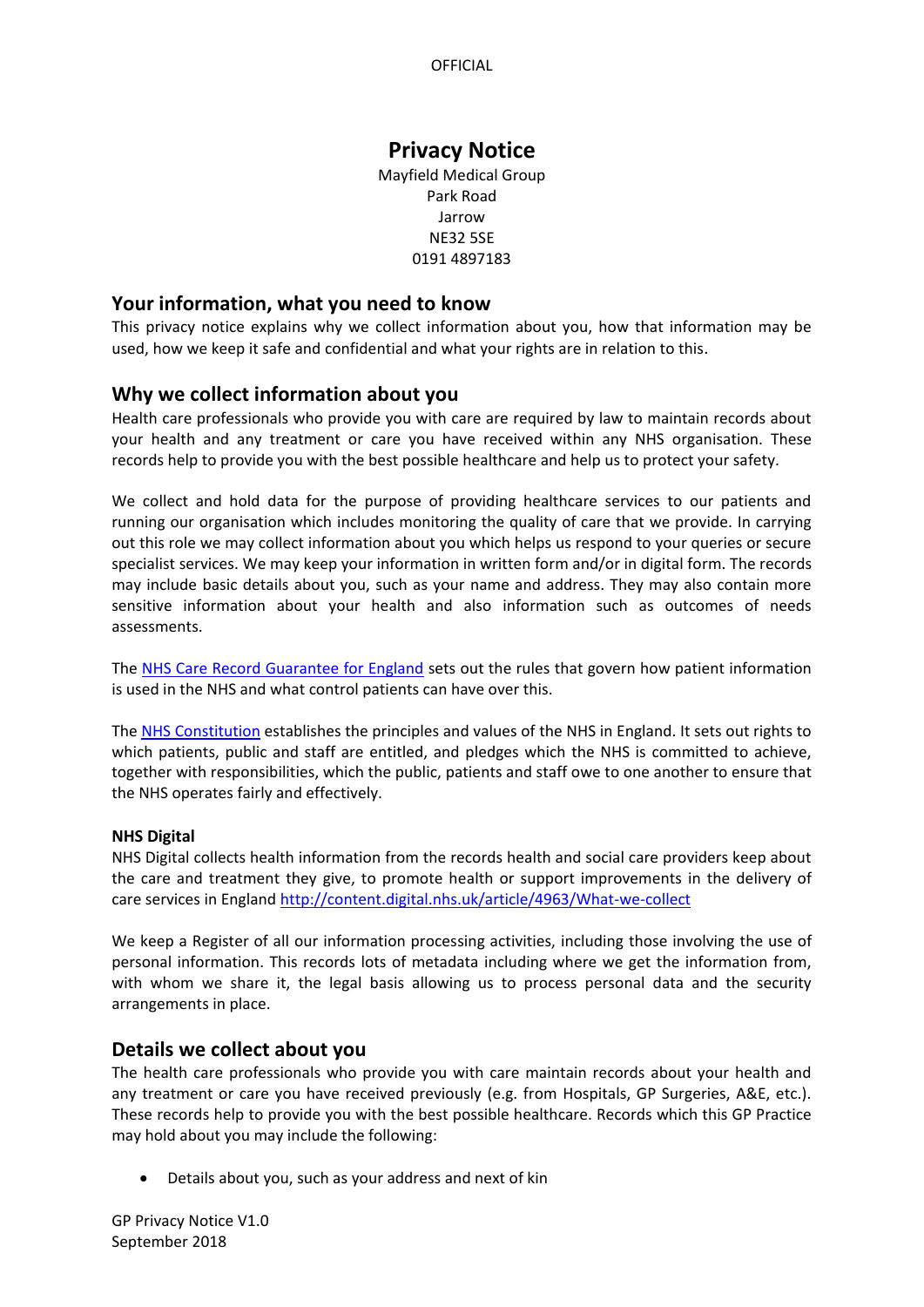- Any contact the surgery has had with you, such as appointments, clinic visits, emergency appointments, etc.
- Notes and reports about your health
- Details about your treatment and care
- Results of investigations, such as laboratory tests, x-rays, etc.
- Relevant information from other health professionals, relatives or those who care for you

# **How we keep your information confidential and safe**

Everyone working for our organisation is subject to the Common Law Duty of Confidence. Information provided in confidence will only be used for specific purposes in accordance with the law. The NHS Digital Code of Practice on Confidential Information [https://digital.nhs.uk/data-and](https://digital.nhs.uk/data-and-information/looking-after-information/data-security-and-information-governance/codes-of-practice-for-handling-information-in-health-and-care/code-of-practice-on-confidential-information)[information/looking-after-information/data-security-and-information-governance/codes-of](https://digital.nhs.uk/data-and-information/looking-after-information/data-security-and-information-governance/codes-of-practice-for-handling-information-in-health-and-care/code-of-practice-on-confidential-information)[practice-for-handling-information-in-health-and-care/code-of-practice-on-confidential-information](https://digital.nhs.uk/data-and-information/looking-after-information/data-security-and-information-governance/codes-of-practice-for-handling-information-in-health-and-care/code-of-practice-on-confidential-information) applies to all NHS staff and they are required to protect your information, inform you of how your information will be used, and allow you to decide if and how your information can be shared. All our staff are expected to make sure information is kept confidential and receive regular training on how to do this.

The health records we use may be electronic, on paper or a mixture of both, and we use a combination of working practices and technology to ensure that your information is kept confidential and secure. Your records are backed up securely in line with NHS standard procedures. We ensure that the information we hold is kept in secure locations, is protected by appropriate security and access is restricted to authorised personnel. We also make sure external data processors that support us are legally and contractually bound to operate and prove security arrangements are in place where data that could or does identify a person are processed. We are committed to protecting your privacy and will only use information collected lawfully in accordance with:

- Data Protection Act 2018
- Human Rights Act
- Common Law Duty of Confidentiality
- NHS Codes of Confidentiality and Information Security
- Health and Social Care Act 2015
- And all applicable legislation

We have a senior person responsible for protecting the confidentiality of patient information and enabling appropriate information sharing. This person is called the Caldicott Guardian. The Caldicott Guardian for the practice is Chelsea Wade, who can be contacted using the contact details at the top of this document. We also have a Senior Information Risk Owner (SIRO) who is responsible for owning the practice's information risk. The SIRO is Dr Ajay Bedi.

We are registered with the Information Commissioner's Office (ICO) as a data controller which describes the purposes for which we process personal data. A copy of the registration is available from the [ICO's web site](https://ico.org.uk/about-the-ico/what-we-do/register-of-data-controllers/) by searching on our name.

We maintain our duty of confidentiality to you at all times. We will only ever use or pass on information about you if we reasonably believe that others involved in your care have a genuine need for it. We will not disclose your information to any third party without your permission unless there are exceptional circumstances (such as a risk of serious harm to yourself or others) or where the law requires information to be passed on.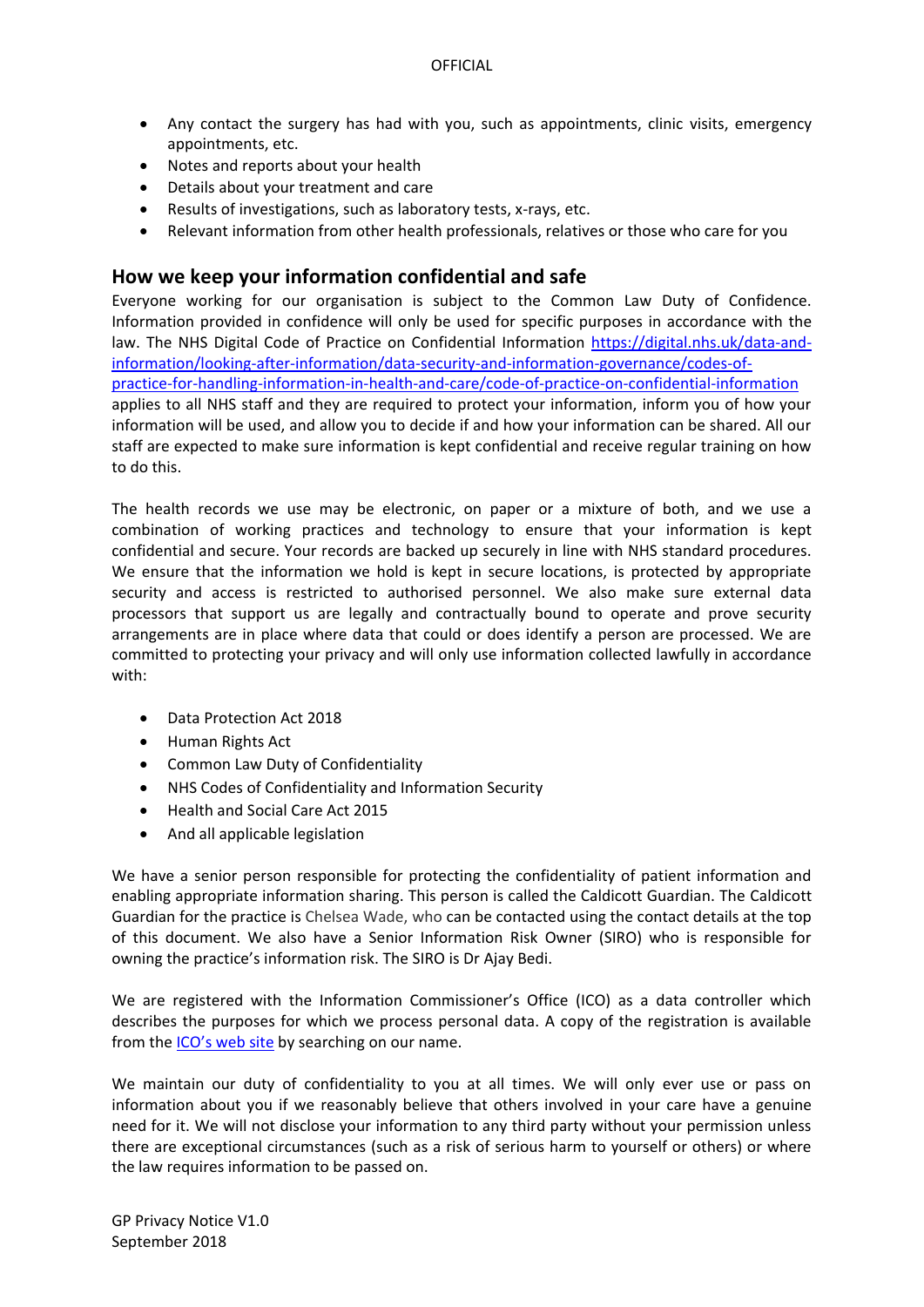## **How we use your information**

Improvements in information technology are also making it possible for us to share data with other healthcare organisations for the purpose of providing you, your family and your community with better care. For example it is possible for healthcare professionals in other services to access your record with your permission when the practice is closed. This is explained further in the Local Information Sharing section below.

Under the powers of the Health and Social Care Act 2015, NHS Digital can request personal confidential data from GP Practices without seeking patient consent for a number of specific purposes, which are set out in law. These purposes are explained below. You may choose to withdraw your consent to personal data being shared for these purposes.

You can object to your personal information being shared with other healthcare providers but should be aware that this may, in some instances, affect your care as important information about your health might not be available to healthcare staff in other organisations. If this limits the treatment that you can receive then the practice staff will explain this to you at the time you object.

To ensure you receive the best possible care, your records are used to facilitate the care you receive. Information held about you may be used to help protect the health of the public and to help us manage the NHS.

## **Child Health Information**

We wish to make sure that your child has the opportunity to have immunisations and health checks when they are due. We share information about childhood immunisations, the 6-8 week new baby check and breast-feeding status with NHS South Tyneside Foundation Trust health visitors and school nurses.

## **Clinical audit**

Information may be used by the Clinical Commissioning Group (CCG) for clinical audit to monitor the quality of the service provided to patients with long terms conditions. Some of this information may be held centrally and used for statistical purposes (e.g. the National Diabetes Audit). When this happens, strict measures are taken to ensure that individual patients cannot be identified from the data.

## **Clinical Research**

Sometimes your information may be requested to be used for research purposes – we will always ask your permission before releasing your information for this purpose.

## **Improving Diabetes Care**

Information that does not identify individual patients is used to enable focussed discussions to take place at practice-led local diabetes review meetings between health care professionals. This enables the professionals to improve the management and support of these patients.

## **Individual Funding Request**

An 'Individual Funding Request' is a request made on your behalf, with your consent, by a doctor, for funding of specialised healthcare which falls outside the range of services and treatments that the CCG has agreed to commission for the local population. An Individual Funding Request is taken under consideration when a case can be set out by a patient's doctor that there are exceptional clinical circumstances which make the patient's case different from other patients with the same condition who are at the same stage of their disease, or when the request is for a treatment that is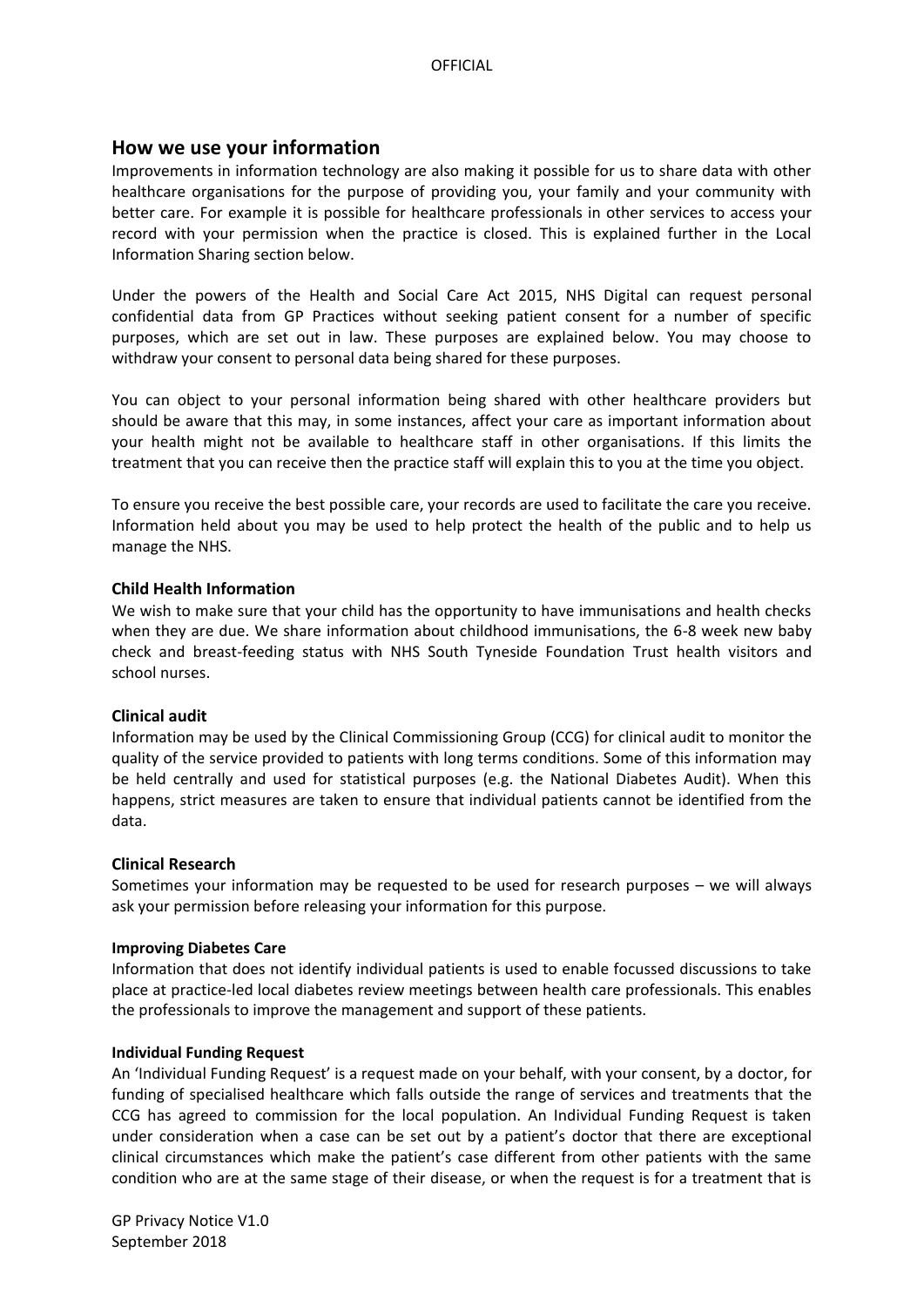regarded as new or experimental and where there are no other similar patients who would benefit from this treatment. A detailed response, including the criteria considered in arriving at the decision, will be provided to your GP.

#### **Invoice Validation**

Invoice validation is an important process. It involves using your NHS number to check which CCG is responsible for paying for your treatment. Section 251 of the NHS Act 2006 provides a statutory legal basis to process data for invoice validation purposes. We can also use your NHS number to check whether your care has been funded through specialist commissioning, which NHS England will pay for. The process makes sure that the organisations providing your care are paid correctly.

## **Local Information Sharing**

Your GP electronic patient record is held securely and confidentially on an electronic system managed by your registered GP practice. If you require attention from a local health or care professional outside of your usual practice services, such as a GP Federation Service, Emergency Department, Minor Injury Unit or Out Of Hours service, the professionals treating you are better able to give you safe and effective care if some of the information from your GP record is available to them.

Where available, this information can be shared electronically with other local healthcare providers via a secure system designed for this purpose. Depending on the service you are using and your health needs, this may involve the healthcare professional accessing a secure system that enables them to view parts of your GP electronic patient record (e.g. Great North Care Record Care Summary or your Summary Care Record) or a secure system that enables them to view your full GP electronic patient record (e.g. EMIS Web remote consulting system).

In all cases, your information is only accessed and used by authorised staff who are involved in providing or supporting your direct care. Your permission will be asked before the information is accessed, other than in exceptional circumstances (e.g. emergencies) if the healthcare professional is unable to ask you and this is deemed to be in your best interests (which will then be logged).

## **National Fraud Initiative - Cabinet Office**

The use of data by the Cabinet Office for data matching is carried out with statutory authority under Part 6 of the Local Audit and Accountability Act 2014. It does not require the consent of the individuals concerned under the Data Protection Act 2018. Data matching by the Cabinet Office is subject to a Code of Practice. For further information see:

[https://www.gov.uk/government/publications/code-of-data-matching-practice-for-national-fraud](https://www.gov.uk/government/publications/code-of-data-matching-practice-for-national-fraud-initiative)[initiative](https://www.gov.uk/government/publications/code-of-data-matching-practice-for-national-fraud-initiative)

#### **National Registries**

National Registries (such as the Learning Disabilities Register) have statutory permission under Section 251 of the NHS Act 2006, to collect and hold service user identifiable information without the need to seek informed consent from each individual service user.

#### **Risk Stratification**

'Risk stratification for case finding' is a process for identifying and managing patients who have or may be at-risk of health conditions (such as diabetes) or who are most likely to need healthcare services (such as people with frailty). Risk stratification tools used in the NHS help determine a person's risk of suffering a particular condition and enable us to focus on preventing ill health before it develops. Information about you is collected from a number of sources including NHS Trusts, GP Federations and your GP Practice. A risk score is then arrived at through an analysis of your de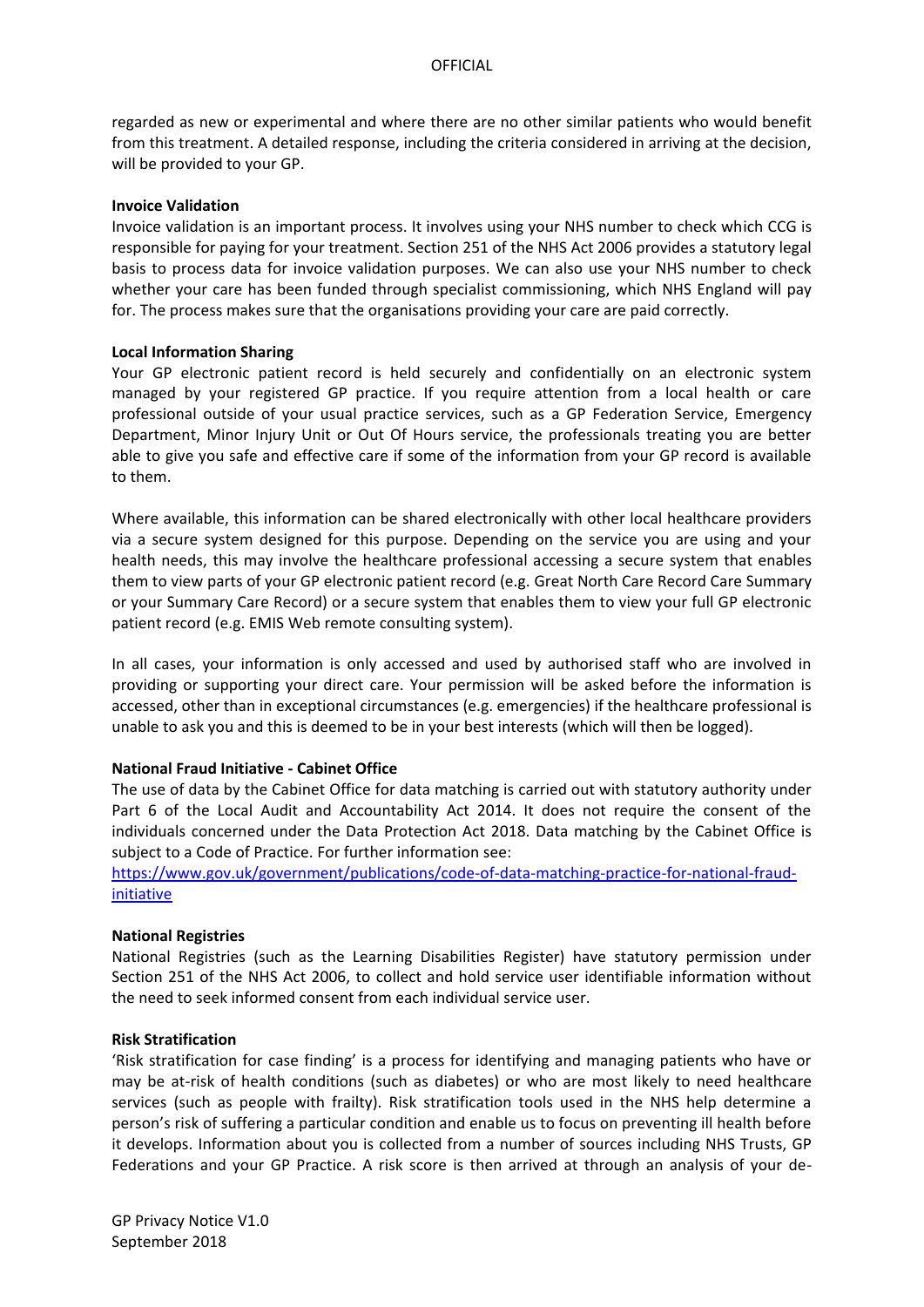identified information. This can help us identify and offer you additional services to improve your health.

Risk-stratification data may also be used to improve local services and commission new services, where there is an identified need. In this area, risk stratification may be commissioned by South Tyneside Clinical Commissioning Group. Section 251 of the NHS Act 2006 provides a statutory legal basis to process data for risk stratification purposes. Further information about risk stratification is available from: [https://www.england.nhs.uk/ourwork/tsd/ig/risk-stratification /](https://www.england.nhs.uk/ourwork/tsd/ig/risk-stratification%20/)

If you do not wish information about you to be included in any risk stratification programmes, please let us know. Please be aware that this may limit the ability of healthcare professionals to identify if you have or are at risk of developing certain serious health conditions.

#### **Safeguarding**

To ensure that adult and children's safeguarding matters are managed appropriately, access to identifiable information will be shared in some limited circumstances where it's legally required for the safety of the individuals concerned.

## **Summary Care Record (SCR)**

The NHS in England uses a national electronic record called the Summary Care Record (SCR) to support patient care. It contains key information from your GP record. Your SCR provides authorised healthcare staff with faster, secure access to essential information about you in an emergency or when you need unplanned care, where such information would otherwise be unavailable.

Summary Care Records are there to improve the safety and quality of your care. SCR core information comprises your allergies, adverse reactions and medications. An SCR with additional information can also include reason for medication, vaccinations, significant diagnoses / problems, significant procedures, anticipatory care information and end of life care information. Additional information can only be added to your SCR with your agreement.

Please be aware that if you choose to opt-out of SCR, NHS healthcare staff caring for you outside of this surgery may not be aware of your current medications, allergies you suffer from and any bad reactions to medicines you have had, in order to treat you safely in an emergency. Your records will stay as they are now with information being shared by letter, email, fax or phone. If you wish to optout of having an SCR please return a completed opt-out form to the practice.

#### **Supporting Medicines Management**

Some North East CCGs operate pharmacist prescribing advice services to support local GP practices with prescribing queries, which may require identifiable information to be shared. Pharmacists and pharmacy technicians work with your usual GP to provide advice on medicines, prescription ordering processes, prescribing queries, and review prescribing of medicines to ensure that it is appropriate for your individual needs, safe and cost-effective. Where specialist prescribing support is required, the CCG medicines management team may discuss product choice with your GP and your nominated community pharmacist to ensure evidence based cost effective choices are made to support your care.

#### **Supporting Locally Commissioned Services**

CCGs support GP practices by auditing anonymised data to monitor locally commissioned services, measure prevalence and support data quality. The data does not include identifiable information and is used to support patient care and ensure providers are correctly paid for the services they provide.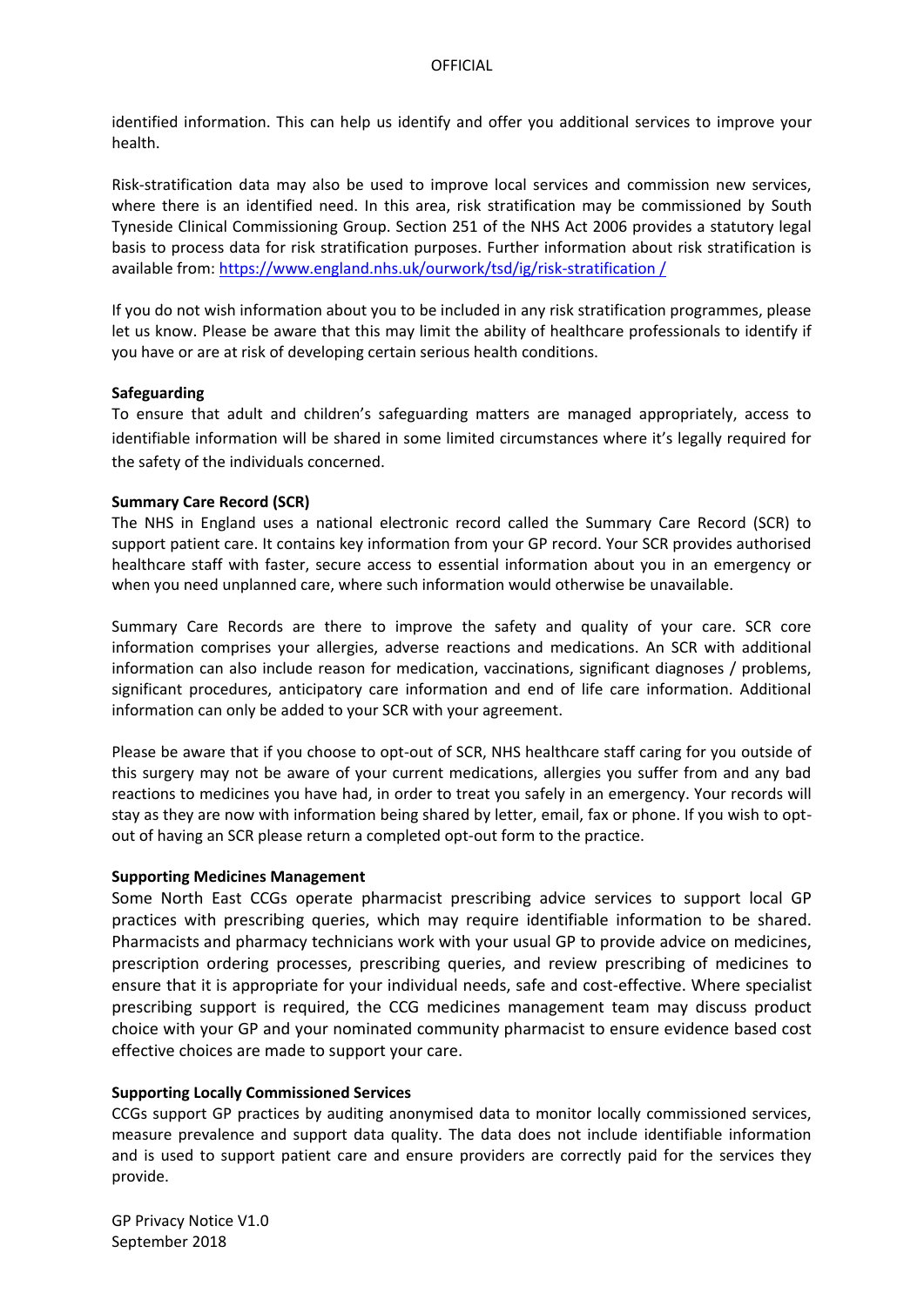## **Data Retention**

We manage patient records in line with the Records Management NHS Code of Practice for Health and Social Care which sets the required standards of practice in the management of records for those who work within or under contract to NHS organisations in England, based on current legal requirements and professional best practice.

## **Who are our partner organisations?**

We may also have to share your information, subject to strict agreements on how it will be used, with the following organisations:

- **NHS Trusts**
- Specialist Trusts
- GP Federations
- Independent Contractors such as dentists, opticians, pharmacists
- Private Sector Providers
- Voluntary Sector Providers
- Ambulance Trusts
- Clinical Commissioning Groups
- Social Care Services
- Local Authorities
- Education Services
- Fire and Rescue Services
- Police
- Other 'data processors'

We will never share your information outside of health partner organisations without your explicit consent unless there are exceptional circumstances such as when the health or safety of others is at risk, where the law requires it or to carry out a statutory function.

Within the health partner organisations and in relation to the above mentioned themes we will assume you are happy to for your information to be shared unless you choose to opt-out (see below). This means you will need to express an explicit wish to not have your information shared with the other organisations; otherwise it will be automatically shared. We are required by law to report certain information to the appropriate authorities. This is only provided after formal permission has been given by a qualified health professional. There are occasions when we must pass on information, such as notification of new births, where we encounter infectious diseases which may endanger the safety of others, such as meningitis or measles (but not HIV/AIDS), and where a formal court order has been issued. Our guiding principle is that we are holding your records in strictest confidence.

# **Your Rights**

## **Your right to withdraw consent for us to share your personal information**

The national data opt-out is a new service that allows people to opt out of their confidential patient information being used for research and planning. It was introduced on 25 May 2018, providing a facility for individuals to opt-out from the use of their data for research or planning purposes. The national data opt-out replaces the previous 'type 2' opt-out, which required NHS Digital not to share a patient's confidential patient information for purposes beyond their individual care. Any patient that had a type 2 opt-out has had it automatically converted to a national data opt-out from 25 May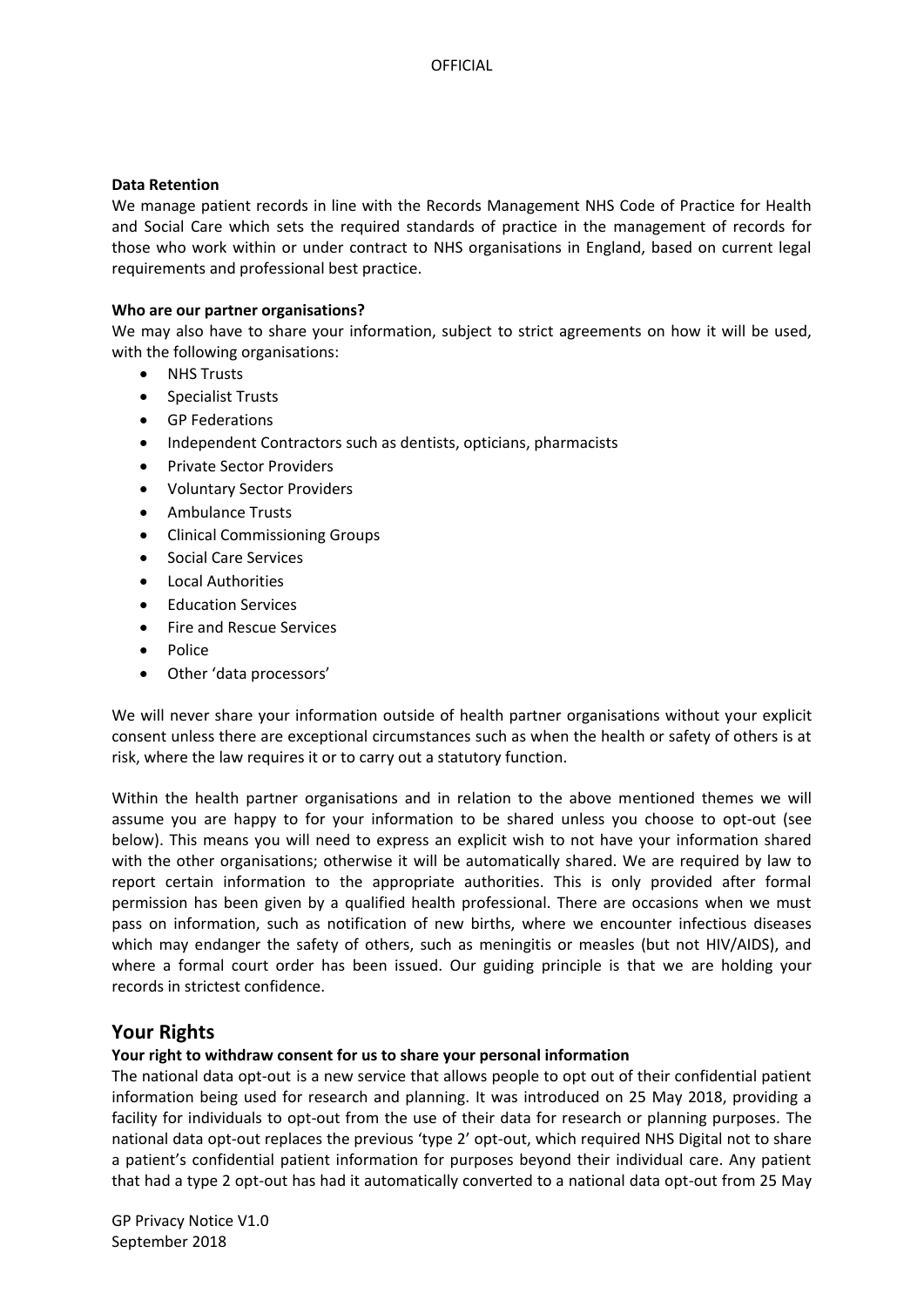2018 and has received a letter giving them more information and a leaflet explaining the new national data opt-out. If a patient wants to change their choice, they can use the new service to do this. You can find out more from the practice or by clicking here [https://www.nhs.uk/your-nhs-data](https://www.nhs.uk/your-nhs-data-matters/)[matters/](https://www.nhs.uk/your-nhs-data-matters/)

#### **Patients who have a type 1 opt-out**

Some patients will have a type 1 opt-out registered with their GP practice, which prevents their confidential patient information leaving the practice for research and planning purposes. These existing type 1 opt-outs will continue to be respected until 2020, when the Department of Health and Social Care will consult with the National Data Guardian on their removal. The practice will continue to record patient choices and apply type 1 opt-outs.

#### **Right of Access to Your Personal Information**

We will tell you if we use your personal information, what that information is and why we use it. We will also tell you where we obtained the information from and with whom we share your information. Under this right we have to tell you how long we intend to keep your information for.

You are entitled to obtain a copy of the personal information held about you by the practice. You can view this or request copies of the records by making a **[subject access request.](https://ico.org.uk/for-the-public/personal-information/)** Any request to access or obtain a copy of this information will be considered in line with the data protection legislation. This is generally free of charge unless your request is very complicated and/or unreasonably excessive; if you require further copies of information already provided to you we may charge a reasonable administrative fee. If you want to access your data you can contact us using the contact details at the top of this notice. Under special circumstances, some information may be withheld.

## **Right to Rectification**

This right allows you to ask for any information you believe to be inaccurate or incomplete to be corrected and completed. We are allowed one month from the date of your request in which to perform any such corrections or add supplementary statements. We will communicate any rectification of information to anyone to whom it has been disclosed unless this is not possible or involves disproportionate effort. We will tell you who those recipients are if you ask us.

#### **Right to Erasure**

This right is also commonly referred to as the 'right to be forgotten'. You can request that your information be erased, subject to certain exemptions, if it is no longer needed by us for the original purpose we said we would use it for or if you decide to withdraw your consent or if you object to the use of your information. If it transpires that the information was unlawfully used or is found to infringe the law you can ask for it to be erased. We will erase your information if we have a legal obligation to do so. We will communicate any erasure of information to anyone to whom it has been disclosed unless this is not possible or involves disproportionate effort. We will tell you who those recipients are if you ask us.

## **Right to Restriction of Processing**

Restriction means marking information with the aim of limiting its processing in the future. Under this right you can request we restrict information processing for a period of time if you think the information is inaccurate, while we check its accuracy. If the information is found to have been used unlawfully you can ask for it to be restricted instead of being erased. If we no longer need to keep the information but you need us to keep it in connection with a legal claim you are involved with you can ask us to restrict it. You can also ask us to restrict processing if you have previously objected to us processing it whilst we check whether our legitimate reasons for processing it outweigh your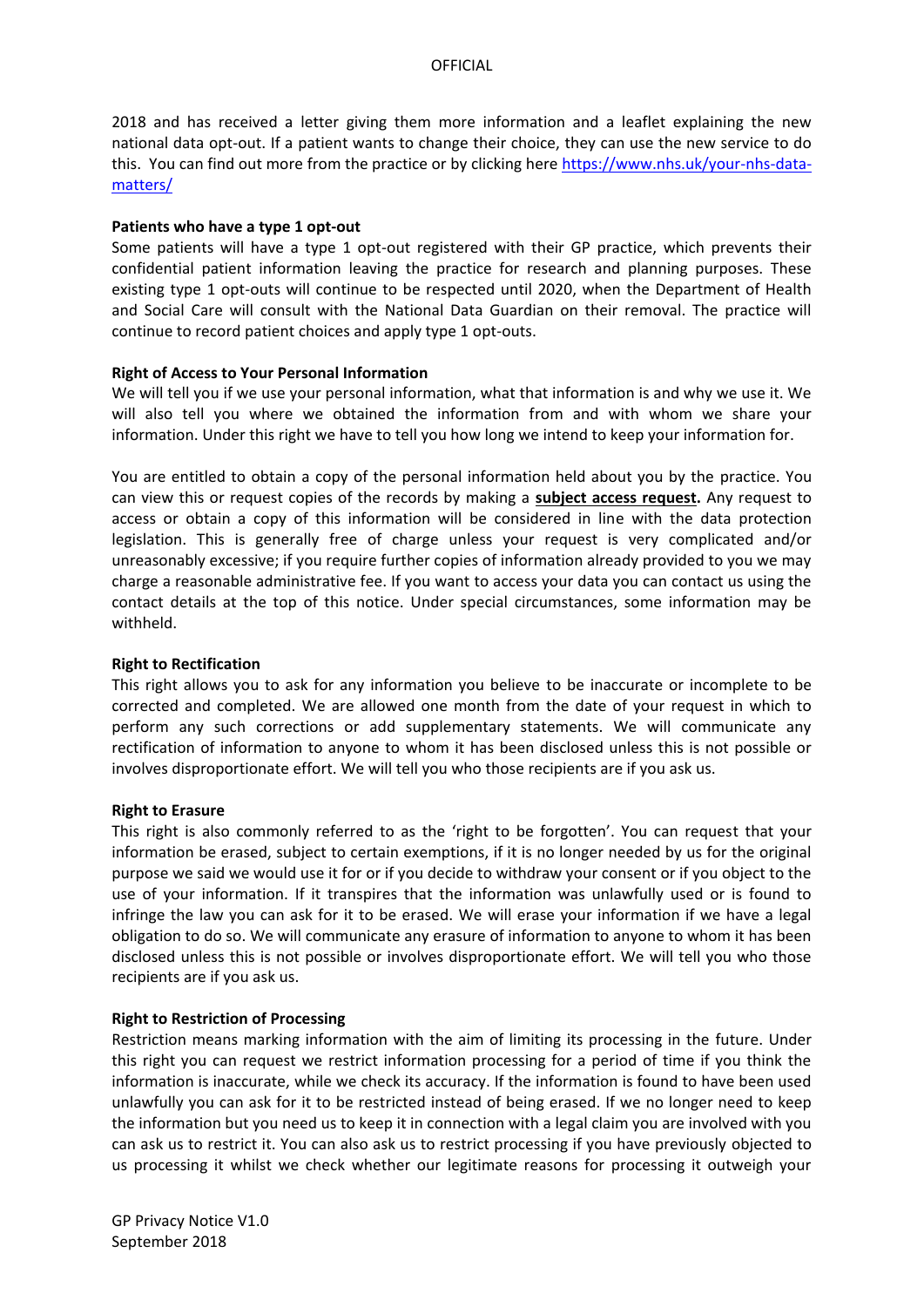right. Once processing has been restricted we can start to use the information again only if you have consented to this or where it is in connection with a legal claim or if it is to protect the rights of another person or there is a strong public interest. We will tell you before any restriction we have put in place is lifted. We will communicate any restriction of processing to anyone to whom it has been disclosed unless this is not possible or involves disproportionate effort. We will tell you who those recipients are if you ask us.

#### **Right to Data Portability**

The purpose of this new right is to give a person more control over their personal information. Data Portability means you have the right to receive a copy of personal information which you have given us in a structured, commonly-used, machine-readable format and to have it transferred directly to another 'controller' where technically possible. This right only applies to information which is processed by automated means and where you have given consent to the processing or where processing is necessary for the performance of a contract. It does not apply if the processing is needed to comply with a legal obligation, our official duties or is for a task carried out in the public interest. It is therefore unlikely to apply to any of the processing carried out by the practice.

#### **Right to Object**

You can object to the processing of your personal information if the processing activity is necessary for the performance of a task carried out in connection with our lawful, official duties or those of a third party, or a task carried out in the public interest. We could refuse to comply with a request only where we could show that there was an overriding legal reason or if we need to process the information in relation to a legal claim.

You also have a separate right to object to processing if it is for direct marketing purposes. We do not use your information in this way but if we did we would tell you about it. This right also includes a specific right to object to research uses except where this is done in the public interest.

## **Automated Decision-Making, Including Profiling**

Profiling means any form of automated processing (i.e. processed by a computer and not a human being) of personal information used to analyse, evaluate or predict things about someone; this can include things like someone's health, personal preferences, interests, economic situation, reliability, performance at work behaviour, location or movements.

Under this right you can ask not to be subject to a decision made solely by automated means, including any profiling, which affects you in a legal way or has a similar significant effect. Automated decision-making and profiling is not allowed if it involves certain types of information; these 'special categories' of information are deemed to carry more sensitivity therefore we cannot use your health information for automated decision-making or profiling unless we have your explicit consent or there is substantial public interest allowing us to do so. We currently do not carry out any automated decision-making, including profiling.

## **Consent**

Where processing is based on consent you have the right to withdraw consent to process your personal data.

#### **Right to Complain to the Information Commissioner's Office (ICO)**

If you have concerns or are unhappy about any of our services, please contact the Practice Manager. For independent advice about data protection, privacy and data-sharing issues, or to complain to the ICO if you think any processing of your personal data infringes data protection legislation you can contact: